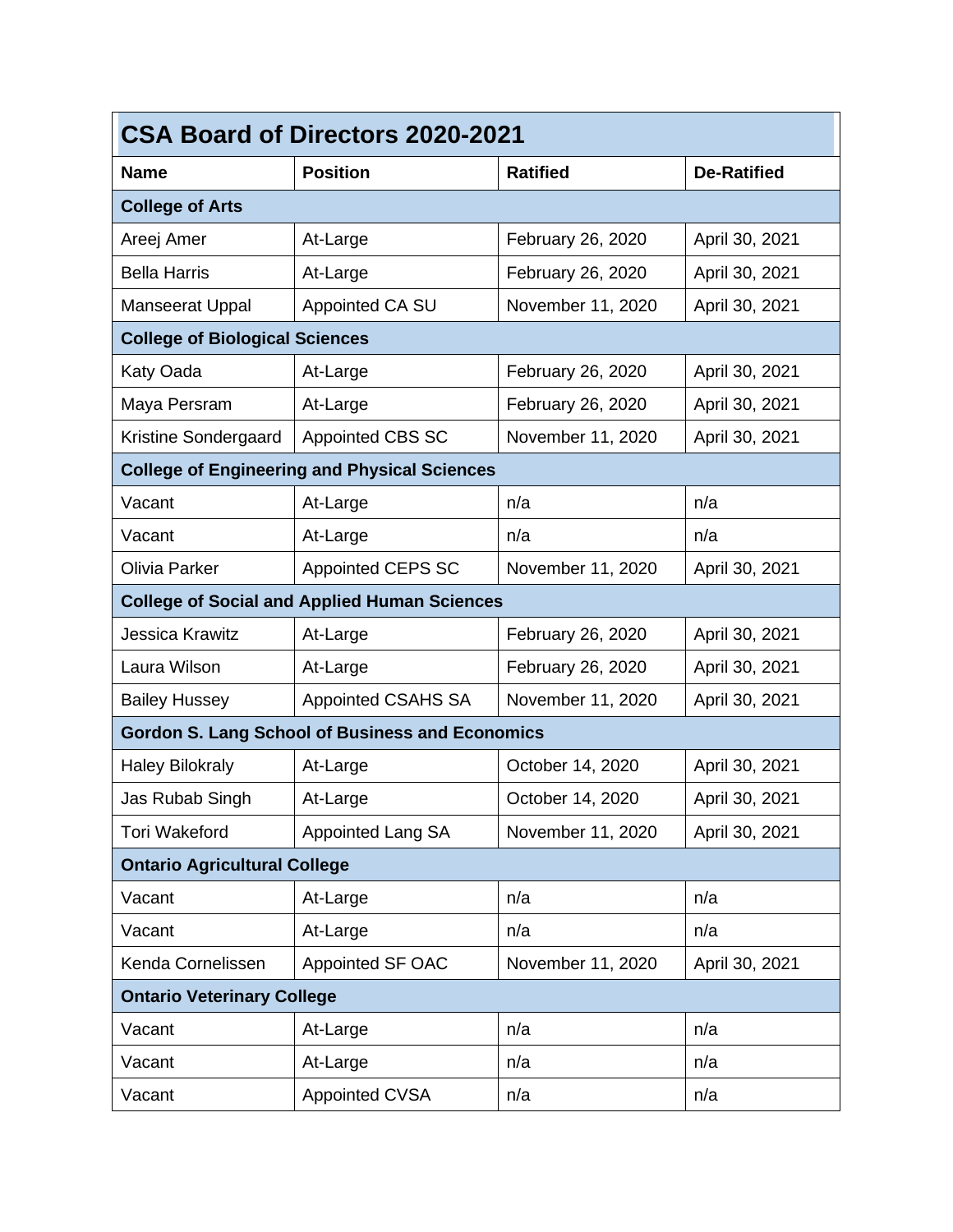| <b>Student Organizations</b> |                                                                                                     |                             |                       |  |  |
|------------------------------|-----------------------------------------------------------------------------------------------------|-----------------------------|-----------------------|--|--|
| <b>Name</b>                  | <b>Position</b>                                                                                     | <b>Ratified</b>             | <b>De-Ratified</b>    |  |  |
| Jena-Lee Ashley              | <b>Indigenous Student Society</b><br>(ISS) Formerly: Aboriginal<br><b>Student Association (ASA)</b> | February 26,<br>2020        | April 30, 2021        |  |  |
| <b>Cameron Stotts</b>        | <b>Board of Governors</b>                                                                           | Continued from<br>2019-2020 | September 16,<br>2020 |  |  |
| <b>Michael Pacheco</b>       | <b>Board of Governors</b>                                                                           | September 30,<br>2020       | April 30, 2021        |  |  |
| <b>Briana Green-Ince</b>     | <b>Guelph Black Students</b><br>Association                                                         | Confirmed<br>May 12, 2020   | September 30,<br>2020 |  |  |
| Debbie Aturamu               | <b>Guelph Black Students</b><br>Association                                                         | October 28,<br>2020         | April 30, 2021        |  |  |
| Vacant                       | Guelph Campus Co-Op                                                                                 | n/a                         | n/a                   |  |  |
| Alan Negrin                  | <b>Guelph Queer Equality (GQE)</b>                                                                  | September 11,<br>2020       | April 30, 2021        |  |  |
| Jaskiran Sethi               | <b>Guelph Resource Centre for</b><br>Gender Empowerment and<br>Diversity (GRCGED)                   | Confirmed<br>May 7, 2020    | October 28, 2020      |  |  |
| Anum Anjum                   | Interhall Council (IHC)                                                                             | November 11,<br>2020        | April 30, 2021        |  |  |
| Lori-Ann Grossett            | <b>International Student</b><br>Organization (ISO)                                                  | November 11,<br>2020        | April 30, 2021        |  |  |
| <b>Blakeney Smith</b>        | <b>Ontario Public Interest Research</b><br>Group (OPIRG) - Guelph                                   | October 28,<br>2020         | April 30, 2021        |  |  |
| Sooraj Modi                  | <b>Student Senate Caucus (SSC)</b>                                                                  | November 11,<br>2020        | April 30, 2021        |  |  |

| <b>Executive Officers</b> |                              |                   |                    |  |
|---------------------------|------------------------------|-------------------|--------------------|--|
| <b>Name</b>               | <b>Position</b>              | <b>Ratified</b>   | <b>De-Ratified</b> |  |
| <b>Tyler Poirier</b>      | President                    | February 26, 2020 | April 30, 2021     |  |
| Sara Kuwatly              | <b>VP Student Experience</b> | February 26, 2020 | April 30, 2021     |  |
| Sean Mitchell             | <b>VP Academic</b>           | October 14, 2020  | February 24, 2021  |  |
| Horeen Hassan             | <b>VP External</b>           | February 26, 2020 | April 30, 2021     |  |